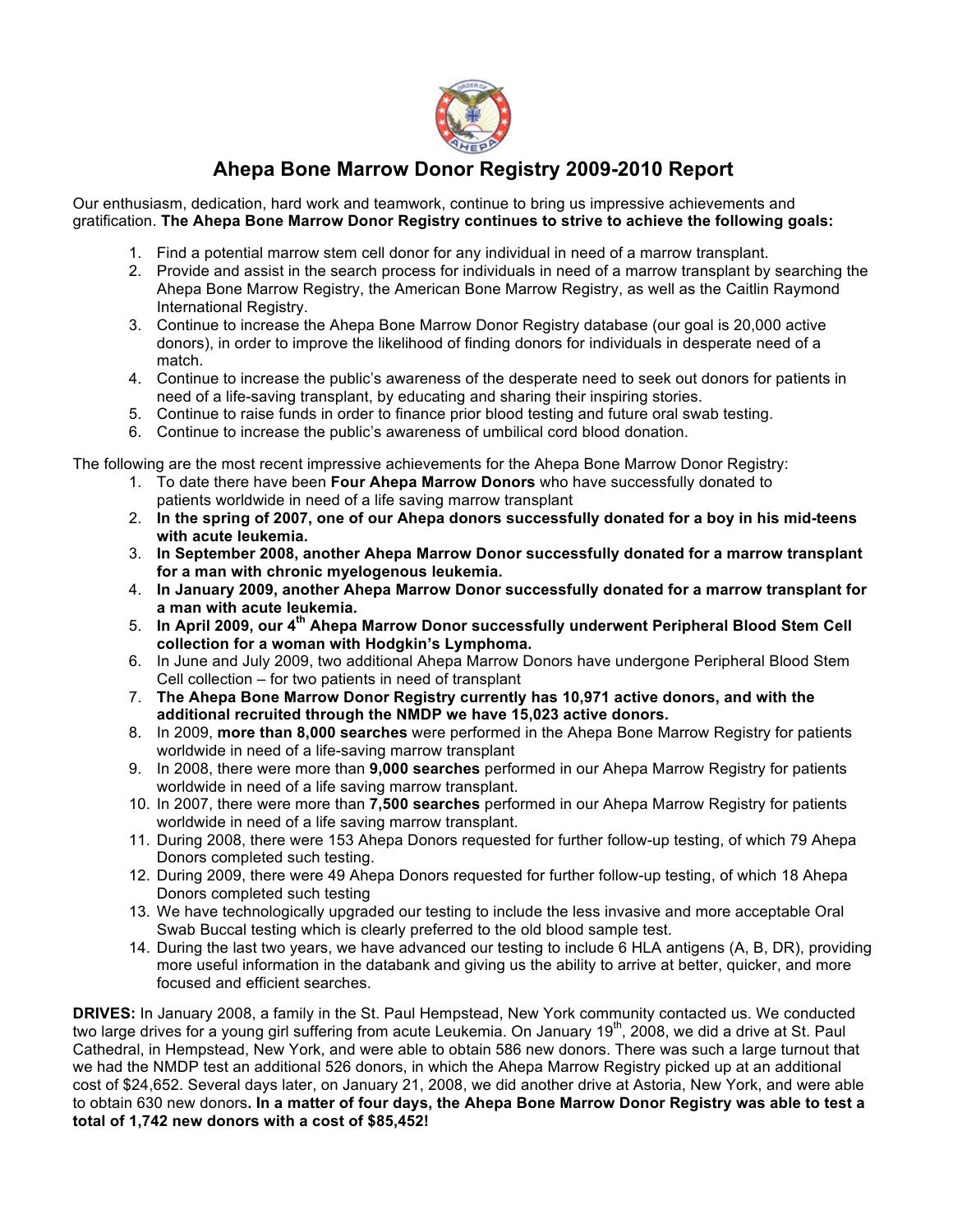During March 2008, another family of a young woman, Joanna, from South Bend, Indiana contacted us; the woman was diagnosed with Lymphoma and was in need of a marrow transplant. We performed our first drive for her during the National Hellenic Invitational Basketball Tournament in Oak Park, Ill., and were able to obtain 50 new donors.

The Ahepa Bone Marrow Registry continues to strengthen its registry, while also galvanizing our new affiliation with the National Marrow Donor Program since the last year. We signed an affiliation agreement with the NMDP allowing us to be an Ahepa Marrow Recruitment Group for the NMDP. The leadership of the Ahepa Bone Marrow Registry secured this affiliation, which will allow the Ahepa Marrow registry to recruit new donors, and use NMDP Funding. This affiliation allowed us to organize our **3rd Annual Ahepa Marrow Team Pappas Marrow Drives by organizing and performing over 65 drives from May 5th through May 18th of 2008**.

These drives were conducted to find a life-saving match and transplant for Joanna. We organized 65 drives: 33 drives in the Chicagoland area, but also included five drives in Indiana, seven drives in Michigan, three drives in Colorado and two drives in the following states of New York, North Carolina, Texas, Arizona, Ohio, Pennsylvania and one drive in Massachusetts, Florida, Connecticut, Minnesota, Nebraska, and California. **These drives have recruited over 2,114 new donors.**

During October 2008, a young Chicago native and Filipino man named Leo, who is married, has three young daughters, and is suffering from acute leukemia, contacted us. Unfortunately, Leo's leukemia had worsened, and he was in dire need of a match and transplant. Because of his ethnicity, the Ahepa Marrow program was able to assist his family in obtaining funding through the NMDP as well as organizing multiple drives for him. The first drive for Leo began November 29<sup>th</sup> 2008, where we recruited 61 donors at Swedish Covenant Hospital in Chicago, Illinois. Over the next three months, we set up an additional 11 drives, and we were able to recruit **313** donors. **Unfortunately, Leo passed away December 24th 2009.**

**TOURNAMENTS:** Our **Inaugural Ahepa Marrow National Invitational Basketball Tournament** took place from March 12<sup>th</sup>-15<sup>th</sup> 2009 in Chicago, III. We conducted drives at North Park University and Northeastern Illinois University, and recruited **87** new donors. We raised a net amount of **\$18,677** during the event, which translates into covering the cost for 359 new donors. Our 4<sup>th</sup> annual NHIBT Ahepa Marrow Drive took place in Oak Park, Ill. on March  $28<sup>th</sup>$  2009. We recruited 8 donors. A month later our  $4<sup>th</sup>$  annual GMMT Ahepa Marrow Drive occurred on May 2nd 2009, and we recruited 1 donor. Last year our 2nd Annual **Ahepa Marrow National Invitational Basketball**  Tournament took place from March 10<sup>th</sup>-14th 2010 in Chicago, III. In January, we conducted drives at the Greek Embassy in Washington D.C. and recruited 30 donors. During this year's 2<sup>nd A</sup>nnual Ahepa Marrow tournament, we added 82 new donors. These new donors potentially may be a match to save someone's life. The goals of the tournament were to promote education, raise awareness of the marrow transplant process, recruit eligible donors, promote fellowship, participate in philanthropy, and serve as a national fundraising event. There were seven divisions with 72 teams participating, and an impressive 32 men's teams all guaranteed to play four games. We were able to conduct successful drives at North Park University and Northeastern Illinois University, and recruited a total of **82** new donors during the tournament. We raised an amazing net amount of **\$20,000** during the event, which translates into covering the cost for **384 new donors**. Our 5th annual NHIBT Ahepa Marrow Drive took place in Oak Park Illinois on April 10<sup>th</sup> 2010. A month later our 5th annual GMMT Ahepa Marrow Drive occurred on May 22nd 2010, and we recruited 1 donor.

## **One of these donors might be the life-saving match that a desperate patient with Leukemia or Lymphoma is looking for, and the tournament may help save their life! Thus, our tournament motto is "A Tournament That Saves Lives!"**

Last year, our three point contest raised an additional **\$1,000** which was donated to Yano, a young boy from North Carolina suffering from Neuroblastoma. Our three point contest in 2009 raised an additional **\$1,250** which was donated to Niko Bezanis, who suffered a severe spinal cord injury from a diving accident last summer. We also succeeded in fulfilling our goals of increasing the Ahepa Marrow Program's awareness and visibility by giving out close to 1,000 AHEPA MARROW T-shirts and 750 AHEPA MARROW Tournament books. The tournament was a huge success because of the enormous amount of dedication and commitment from our 30 committees, over 250 volunteer pool, as well as four Event sponsors, ten Platinum sponsors, ten Gold sponsors, twenty-five Silver sponsors, and over one hundred Bronze sponsors.

**To date the continued and combined efforts of the Ahepa Marrow program has allowed us to recruit a total**  of 14,865 active donors. Although our Ahepa Bone Marrow Registry has 10,971 active donors as of June 24<sup>th</sup>, **2010, we have also recruited an additional 1,668 donors in the National Marrow Donor program.** Through these efforts of increasing the donor pool, raising funds to continue organizing drives and supporting desperate